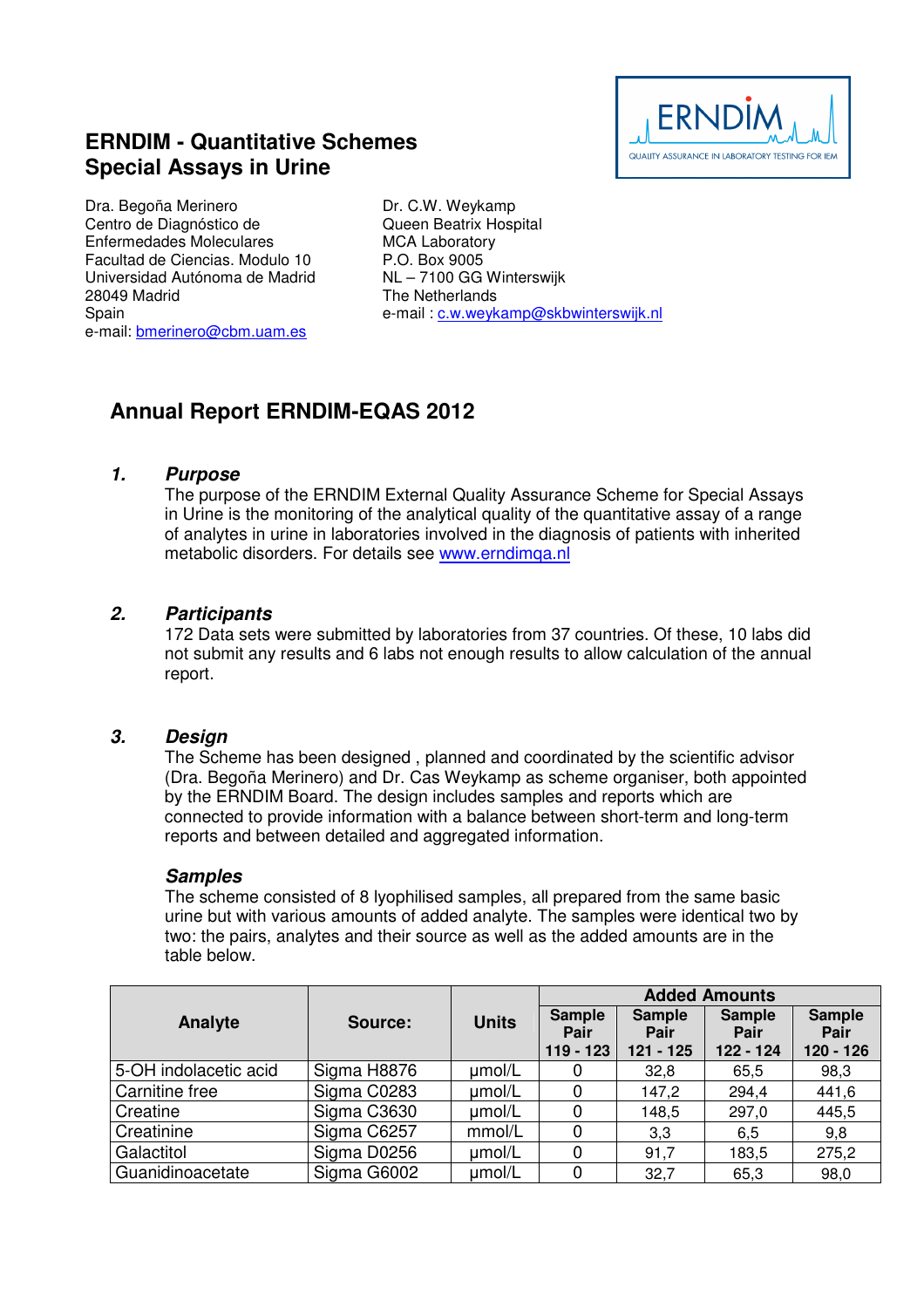| Homovanillic acid | Sigma H1252     | umol/L | 32,8 | 65,5  | 98,3  |
|-------------------|-----------------|--------|------|-------|-------|
| Lactic acid       | Sigma L7022     | mmol/L | 3,3  | 6,5   | 9,8   |
| <b>MPS</b>        | Sigma C6737     | mg/L   | 25,9 | 51,8  | 77,7  |
| Orotic acid       | Sigma O2750     | umol/L | 29,8 | 59,7  | 89,5  |
| Pipecolic acid    | Aldrich P4585-0 | umol/L | 16,4 | 32,8  | 49,2  |
| Sialic acid       | Sigma A2388     | µmol/L | 82,8 | 165,6 | 248,4 |
| Succinylacetone   | Sigma D1415     | umol/L | 13,0 | 26,1  | 39,1  |

## **Reports**

All data-transfer, the submission of data as well as the request of reports proceeded via the interactive website www.erndimqa.nl

An important characteristic of the website is that it supplies short-term and long-term reports. Short-term reports are associated with the four individual specimens, for each of which there has been a specific deadline in the year 2012. Two weeks after the respective deadlines participants could request their reports and as such had four times up-to-date information on their analytical performance. Although technically not required (the website can work with a delay time zero) a delay time of 14 days has been chosen to enable the scientific advisor to inspect the results and add his comment to the report. Contrary to the fast short-term report is the annual long-term report. The annual report is based on the design-anchored connection between samples which enables to report a range of analytical parameters (accuracy, precision, linearity, recovery and interlab dispersion) once an annual cycle has been completed. The annual report is discussed below.

A second important characteristic of the website is the wide range in aggregation of results which permits labs to make an individual choice for detailed and/or aggregated reports. The most detailed report which can be requested from the website is the "Analyte in Detail" which shows results of a specific analyte in a specific sample (112 such Analyte-in-Detail-reports can be requested in the 2012 cycle). A more condensed report in the "Cycle Review" which summarizes the performance of all analytes in a specific sample (8 such Cycle-Review-Reports can be requested in 2012). The highest degree of aggregation has the Annual Report which summarizes the performance of all analytes of all 8 samples (1 such Annual-Report can be requested in 2012).

# **4. Discussion of Results in the Annual Report 2012**

In this part the results as seen in the annual report 2012 will be discussed. Subsequently we will regard accuracy, recovery, precision, linearity, interlab CV and crosssectional relations. Please print your annual report from the Interactive Website when you read the "guided tour" below and keep in mind that we only discuss the results of "all labs": it is up to you to inspect and interpret the specific results of your laboratory.

## **4.1 Accuracy**

A first approach to describe accuracy is to compare the mean outcome of the eight samples in your lab with the mean of all labs. This is done in the first columns of the annual report. It can be seen that for 5-OH-Indolacetic acid the mean outcome of all labs is 52.2 micromol/liter

## **4.2 Recovery**

A second approach to describe accuracy is the percentage recovery of added analyte. In this approach it is assumed that the recovery of the weighed quantities is the target value. The correlation between weighed quantities as added to the samples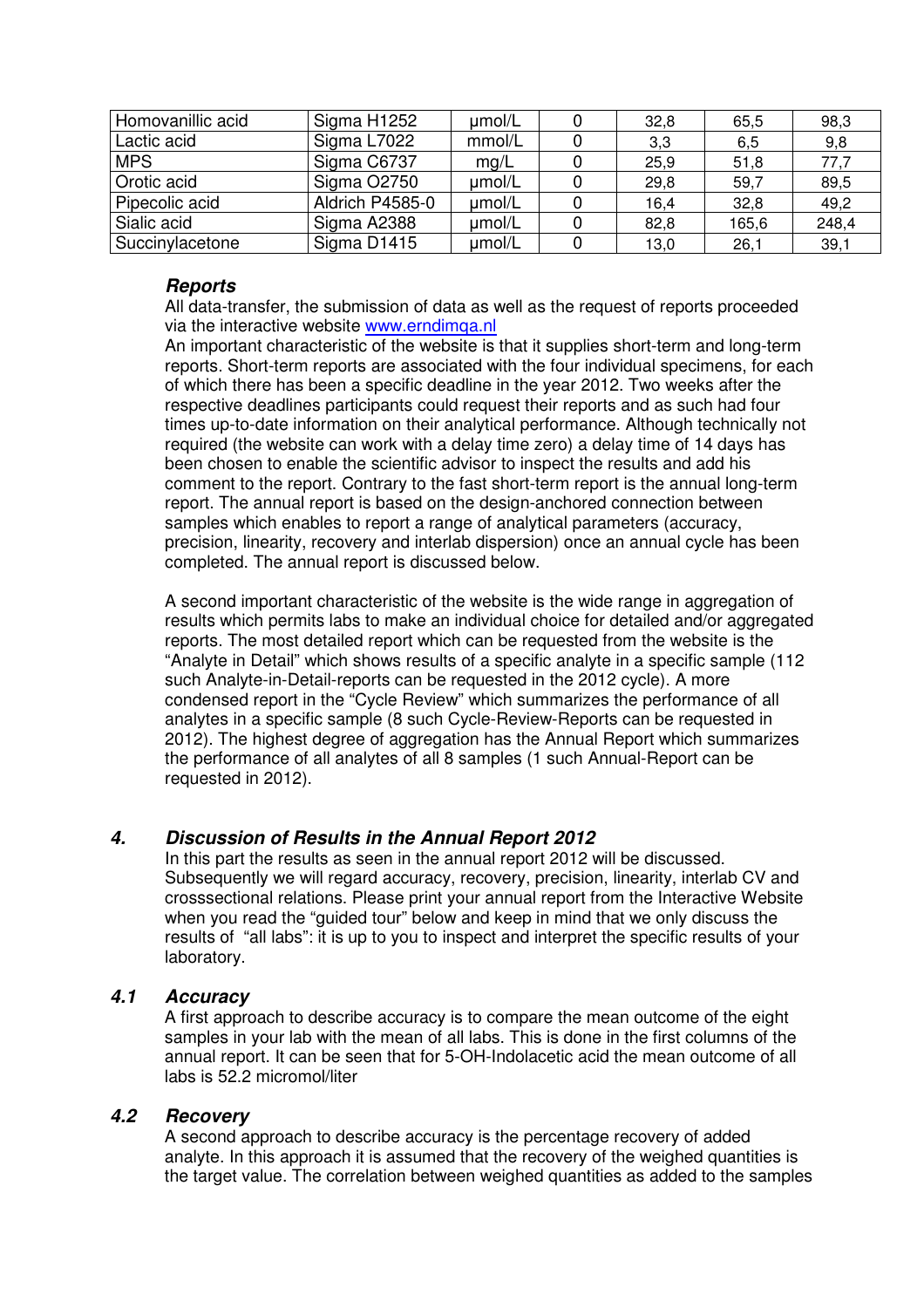(on the x-axis) and your measured quantities (on the y-axis) has been calculated. The slope of the correlation multiplied with 100% is your recovery of added amounts. Outcome for your lab in comparison to median outcome of all labs is shown in the column "Recovery" in the Annual Report. For all labs the recovery ranges from 88% for Succinyl acetone to 137% for Mucopolysaccharides. The overall recovery is 106%.

## **4.3 Precision**

Reproducibility is an important parameter for quality in the laboratory and is encountered in the schemes' design. Samples come in pairs which can be regarded as duplicates from which CV's can be calculated (Intra Laboratory CV as indicator for reproducibility). Outcome for your lab in comparison to the median of all labs is shown in column "Precision" of the Annual Report. Precision ranges from 3.5% for Creatinine to 17.5% for Succinylacetone. The overall precision is a quite satisfying 8.1%.

#### **4.4 Linearity**

Linearity over the whole relevant analytical range is another important parameter for analytical quality. Again this is encountered in the schemes' design. With weighed quantities on the x-axis and your measured quantities on the y-axis the coefficient of regression ( r ) has been calculated. Outcome for your lab in comparison to the median of all labs is in the column "Linearity"of the Annual Report. It can be seen that the coefficient of regression ranges from 0.977 for Succinylacetone to 0.998 for Lactic acid.

#### **4.5 Interlab CV**

For comparison of outcome for one patient in different hospitals and for use of shared reference values it is relevant to have a high degree of harmonization between results of various laboratories. Part of the schemes' design is to monitor this by calculating the Interlaboratory CV. This, along with the number of laboratories who submitted results, is shown in the column "Data all Labs" in the Annual Report. It can be seen that most laboratories submitted results for Creatinine (119) whereas only 14 submitted results for Galactitol. The Interlab CV ranges from 6.54% for Creatinine to 34.4% for Galactitol.

## **4.6 Cross Sectional Relations**

The various parameters as described above often have an interrelation: more than one parameter directs towards good or bad analytical control. A typical example of good analytical control is Creatinine: many (119) laboratories submitted results, the reproducibility within the labs is good (precision of 3.5%), the Interlab CV is good with 6.54%, linearity is excellent (0.998) and recovery is 108%. Creatinine will be measured in many institutes by the general clinical chemistry lab using commercial analyzers. It is, therefore, not logical to compare it's results with those of chromatographic analyzers.

## **4.7 Your performance: red and green flags**

After some years of discussion and planning a system to judge performance of individual laboratories is implemented starting from January 2009. In the annual report of an individual laboratory red flags indicate poor performance for accuracy, precision, linearity and recovery. Special assays with satisfactory performance for at least three of the four parameters (thus no or only one red flag or no result) receive a green flag. Thus a green flag indicates satisfactory performance for analysis of that particular analyte while a red flag indicates that your laboratory has failed to attain satisfactory performance. Criteria for red flags can be found in the general information on the website (general information; interactive website, explanation annual report).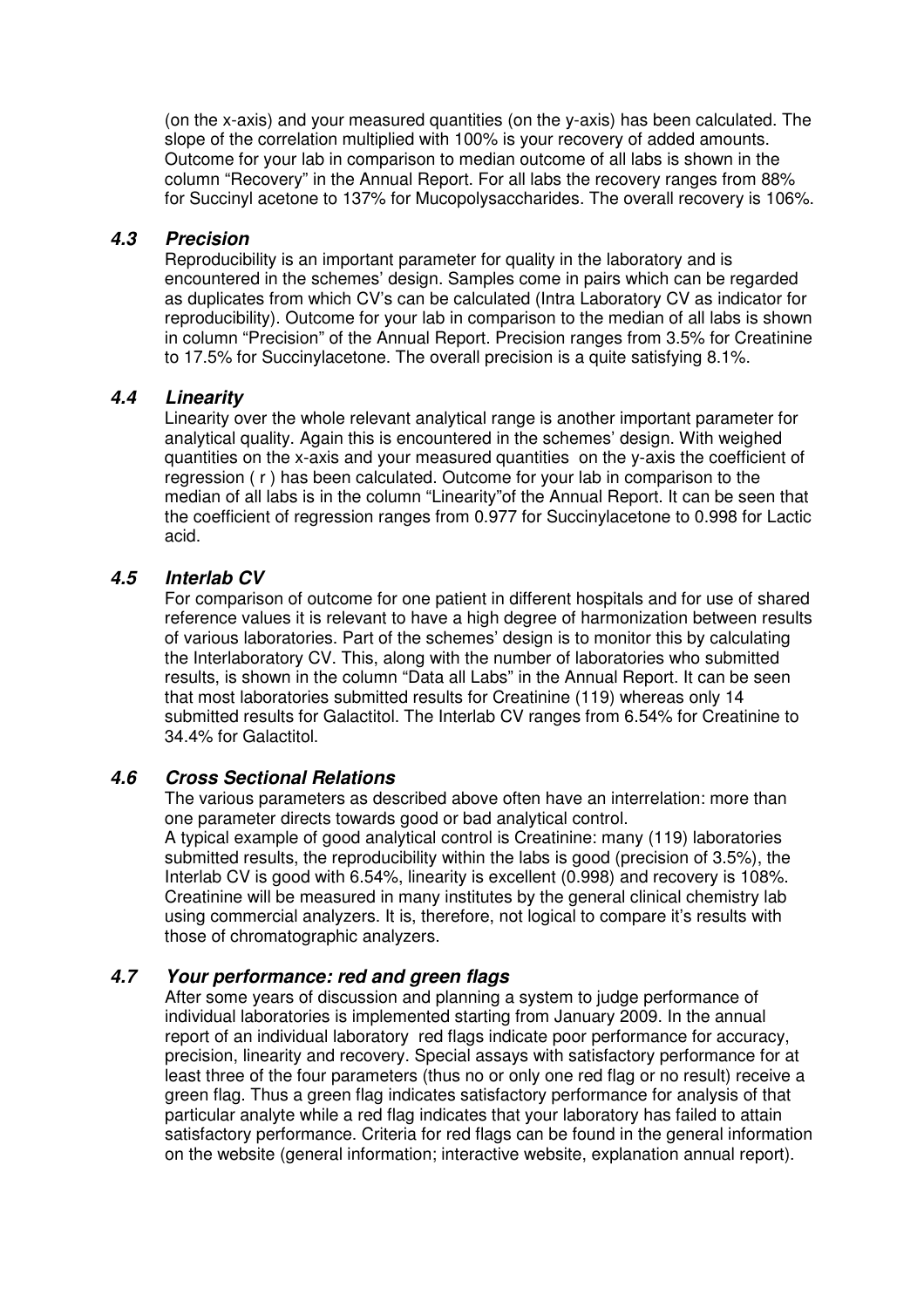# **4.8 Poor Performance Policy**

A wide dispersion in the overall performance of individual laboratories is evident. Table 2 shows the percentage of red flags observed. 50% of the laboratories have no red flag at all and thus have attained excellent overall performance. In contrast, at the other extreme there are also 3% of laboratories with more than 25% red flags. Following intensive discussion within the ERNDIM board and Scientific Advisory Board (SAB) and taking into account feedback from participants we have been able to agree on a harmonised scoring system for the various branches of the Diagnostic Proficiency schemes and qualitative schemes. We have also tested a scoring system for the quantitative schemes as described in our Newsletter of Spring 2009. In parallel to this the SAB has agreed levels of adequate performance for all the schemes and these will be re-evaluated annually. The scoring systems have been carefully evaluated by members of the SAB and have been applied to assess performance in our schemes from 2007 onwards. The ERNDIM Board has decided that the Scientific Advisor will judge the performance of the individual laboratories based on these levels of satisfactory performance and issue a letter of advice of failure to achieve satisfactory performance to those laboratories which do not achieve satisfactory performance. The letter is intended to instigate dialogue between the EQA scheme organiser and the participating laboratory in order to solve any particular analytical problems in order to improve quality of performance of labs in the pursuit of our overall aim to improve quality of diagnostic services in this field.

| % Red Flags seen<br>in Annual Report | <b>Percentage Labs</b><br>In this Category | <b>Cumulative Percentage</b><br>Of Labs |
|--------------------------------------|--------------------------------------------|-----------------------------------------|
| >25%                                 | 3%                                         | 3%                                      |
| $20 - 25%$                           | 5%                                         | 8%                                      |
| $15 - 20%$                           | 6%                                         | 14%                                     |
| $10 - 15%$                           | 13%                                        | 27%                                     |
| $5 - 10%$                            | 17%                                        | 44%                                     |
| $0 - 5%$                             | 6%                                         | 50%                                     |
| $0\%$                                | 50%                                        | 100%                                    |

Table 2. Percentage Red Flags

#### **4.9 Certificates**

As for other schemes the performance as it is indicated by the red/green flags in the individual laboratories annual report is summarised in the new style of annual participation certificate. The certificate lists the total number of special assays in the scheme, the number for which results have been submitted and the number for which satisfactory performance has been achieved. It is important to bear in mind that the certificate has to be backed up by the individual annual report in the case of internal or external auditing.

## **5. Summary**

The Annual Report, dealing with analytical performance in terms of accuracy, precision, linearity, recovery and interlab CV, shows a pattern similar to previous years. For some analytes the overall performance is good, for others results are less satisfying, especially the interlaboratory dispersion. The heterogeneity of the analytes makes it difficult to give a general advise.